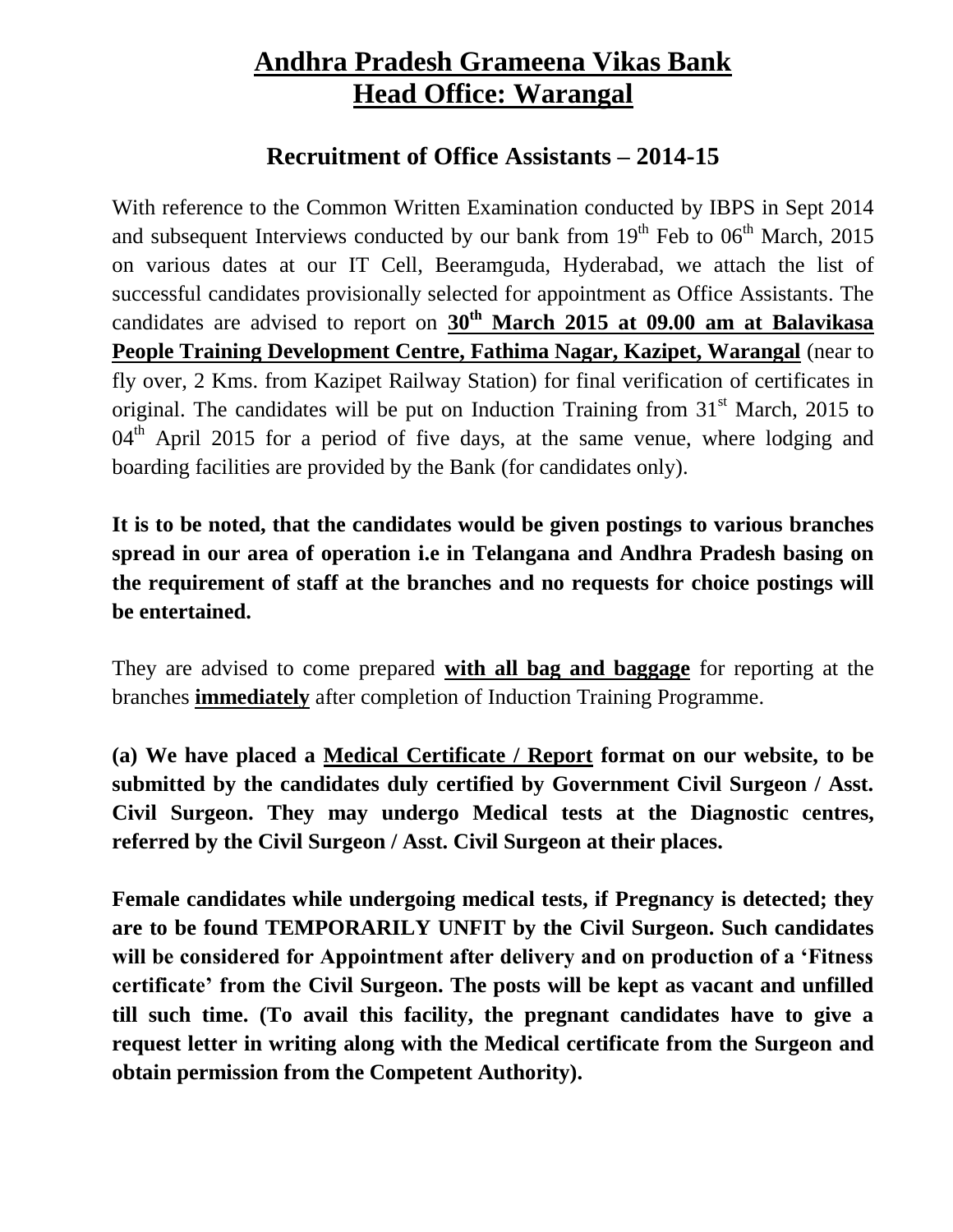**(b) We have also placed a format of Affidavit to be submitted duly filled in and notarised by a Notary, by the candidates.** 

**(c) We have also placed a 'Revised Bio-data cum attestation' form duly filled by the candidates and submit at the time of reporting along with a set of attested copies of educational qualification certificates and study certificates.**

**The candidates should invariably bring the above three Report / documents along with their original educational qualification certificates, Caste Certificate and all the Medical test reports (Complete Blood / urine tests including Blood grouping, HIV, Urine, ECG, X-Ray, Eye & ear tests etc.,) and four passport size photographs when they report on 30.03.2015.**

The candidates, who are already employed elsewhere, have to produce the Resignation acceptance letter from their existing employer.

Ex-Serviceman candidates have to produce their discharge certificate from service for verification, confirming their discharge on or before 09.07.2015.

**Every candidate has to execute a bond agreeing to pay to the Bank a sum of 1,00,000/- (Rupees One lakh only), in the event of his/her leaving the Bank's job before confirmation. This will be in addition to the provisions of Regulation 10 of Andhra Pradesh Grameena Vikas Bank (Officers and Employees') Service Regulations-2010.**

**Further, if any candidate fails to submit any certificate / document at the time of interview, they are now advised to submit the same without which, they cannot be considered for appointment.** 

**GENERAL MANAGER - I**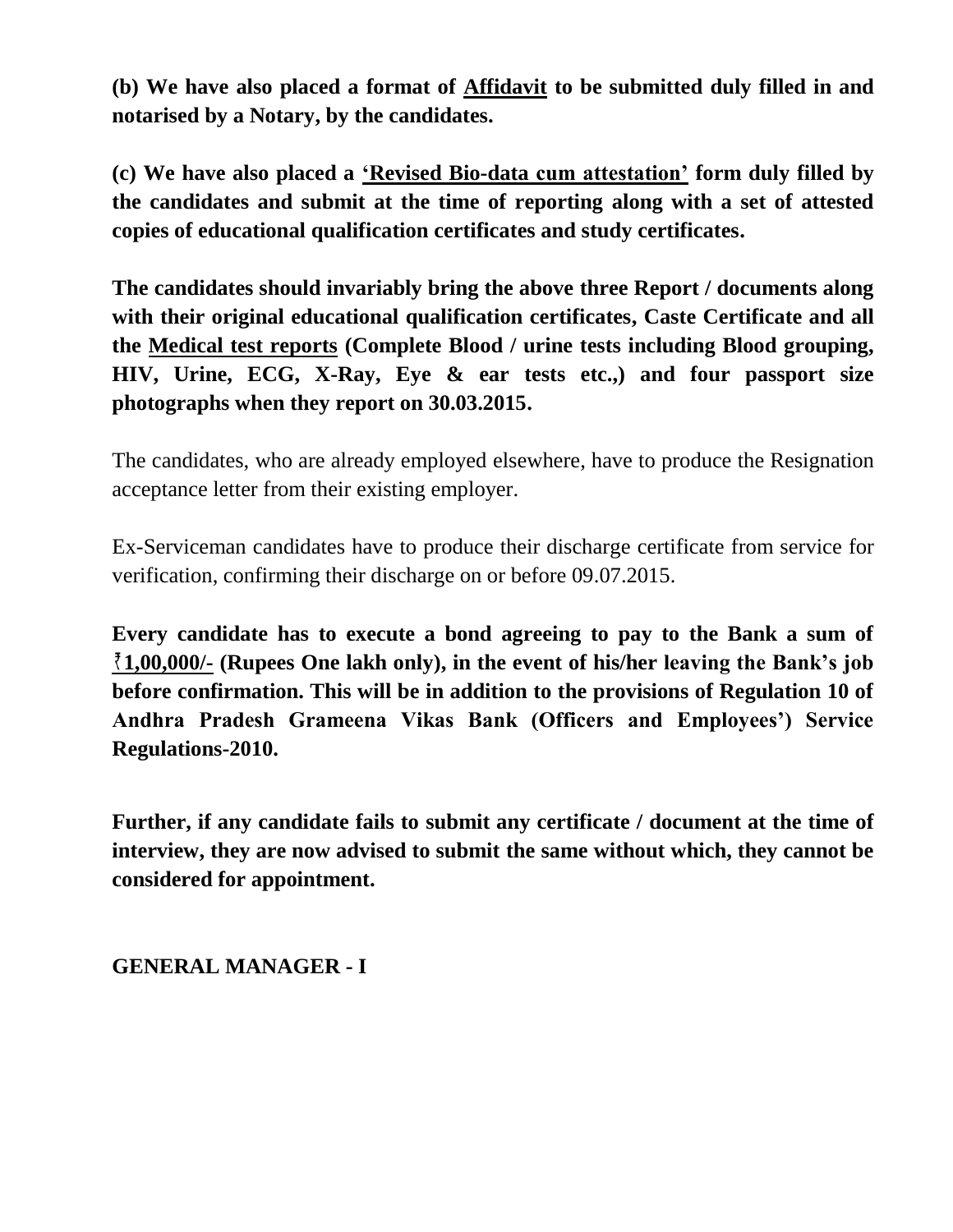## **SN SSN ROLL\_NO NAME CATEGORY Selected under General Category** 1 | 1 | 1220105212 | DILEEP KIRAN TADI | GEN-SC 2 2 2 1190702315 KEERTHI RAMIREDDY GEN 3 3 1260503720 ARUN GOPAL GOKADA GEN-OBC 4 4 2810705245 SRAVANTHI TUMMALAPALLI GEN 5 5 2810505123 SWETHA BAIRAGONI GEN-OBC 6 6 2810703624 KAREEM AFROZ MOHAMMAD 7 7 1180706287 LAVANYA SATYA KYLASAM GEN 8 8 3 2810711182 T SOMASHEKARACHOWDARY GEN 9 9 2810501019 JAYAMMA GUJJARI GEN-OBC 10 10 2810703862 MD ASRAR AHMED GEN 11 | 11 | 2810521980 | DHEERAJ KUMAR SALLA | GEN-OBC 12 12 2810703603 NAREDDY KISHAN REDDY GEN 13 | 13 | 1270703031 | PADHI GOPALA KRISHNA | GEN 14 14 1250503775 NARENDHAR CHITYALA GEN-OBC 15 15 1140706423 RACHANA MUKKAMALA GEN 16 16 1180712040 VARAPRASAD BHOGI GEN 17 17 1220700120 ARAVA PHANI SRI SATYA GEN 18 | 18 | 1140505686 | PAUL BEZALEEL MERUGUPALA | GEN-OBC 19 19 1150506787 NERUSU SAI TEJASWI GEN-OBC 20 20 2810705563 GAJJALA VINEETHA GEN 21 21 1250700639 INAMPUDI PUSHPALATHA GEN 22 22 2830704082 VENKATAREDDY VENNA 23 23 23 23 23 23 23 23 24 220504086 AMPOLU HATAKESWARARAO 20 23 GEN-OBC 24 | 24 | 2810703661 | KARTHIK G GEN 25 25 1240702948 JYOTHI G GEN 26 26 1250202776 GADDAM PAVITHRA BABU GEN-SC-VI 27 | 27 | 1250702724 | SANDEEP KUMAR THOMMANDRU | GEN 28 | 28 | 1180500965 | SATHOSH RAVI KUMAR G | GEN-OBC 29 29 1140700618 VADDULA SRUJANA LAKSHMI GEN 30 30 1260703150 LAKSHMI VANI ANNABATTULA GEN 31 31 2810729892 SHAIK MASTAN GEN 32 32 1260509093 HARAVIND KUMAR CHINTAGUNTI GEN-OBC 33 33 33 38 3810515331 M ANURADHA GEN-OBC 34 34 1180706284 KRANTHI DEVI NEKKANTI GEN

## **LIST OF PROVISIONALLY SELECTED CANDIDATES FOR THE POST OF OFFICE ASSISTANTS**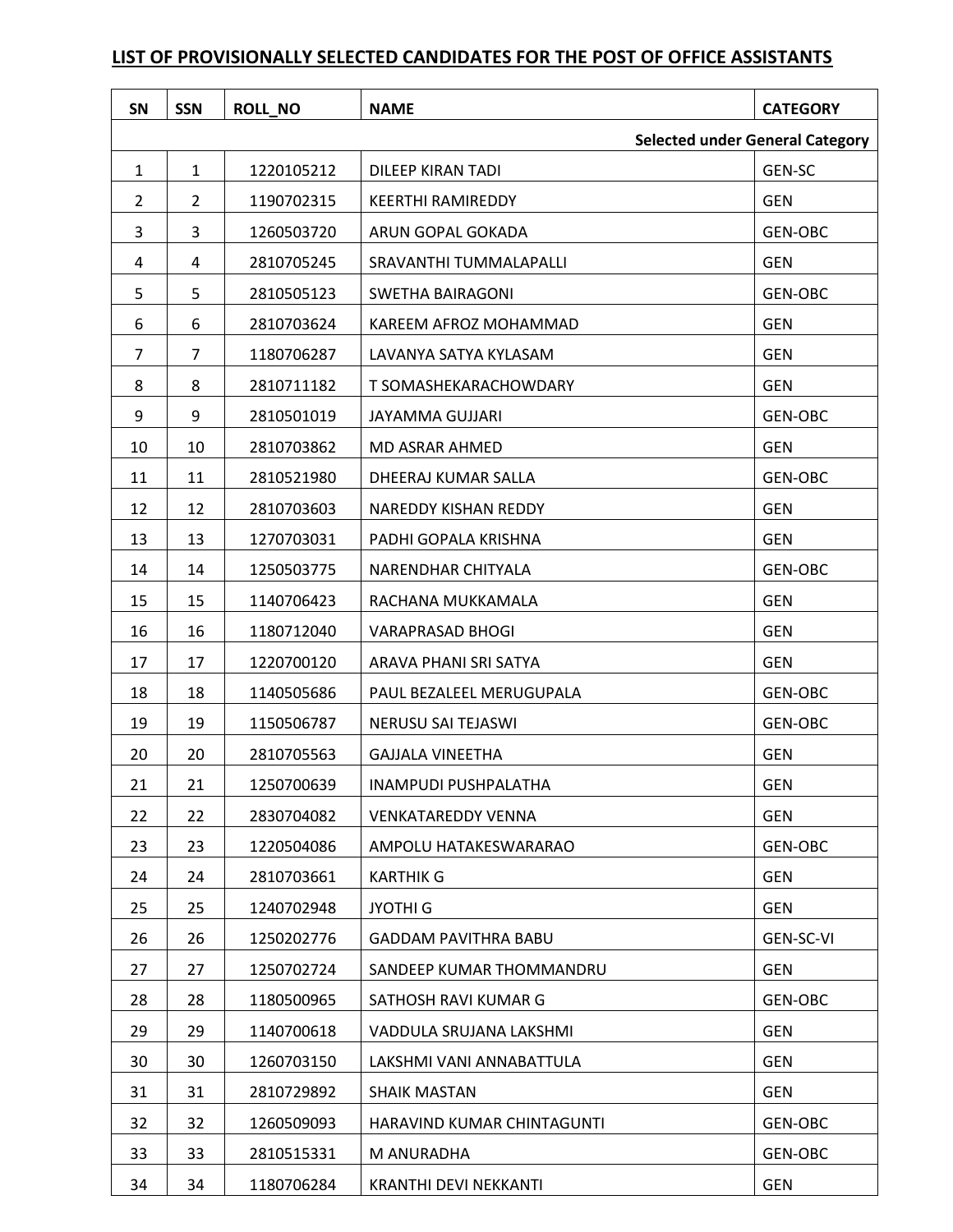| 35 | 35 | 2810718413 | M NARESH KUNAR REDDY          | <b>GEN</b>     |
|----|----|------------|-------------------------------|----------------|
| 36 | 36 | 1260502134 | <b>VIJAY KUMAR BODDU</b>      | <b>GEN-OBC</b> |
| 37 | 37 | 1260501580 | <b>KALLA NIKITHA</b>          | <b>GEN-OBC</b> |
| 38 | 38 | 2820502067 | URUGONDA SWETHA               | <b>GEN-OBC</b> |
| 39 | 39 | 1150304377 | BEERABOINA VINOD KUMAR        | GEN-ST         |
| 40 | 40 | 1250705515 | YESWANTH R                    | <b>GEN</b>     |
| 41 | 41 | 1260709130 | KARRI V V SATYANARAYANA REDDY | <b>GEN</b>     |
| 42 | 42 | 2810703689 | RAVIKIRAN TATIKONDA           | <b>GEN</b>     |
| 43 | 43 | 2810722841 | <b>GADE SRAVAN REDDY</b>      | <b>GEN</b>     |
| 44 | 44 | 2810722858 | <b>VENKATESH SOMISETTY</b>    | <b>GEN</b>     |
| 45 | 45 | 2820703471 | POLASANI SPANDANA             | <b>GEN</b>     |
| 46 | 46 | 1220501818 | SEEPANA PAPARAO               | GEN-OBC        |
| 47 | 47 | 1260500326 | SINGAMPALLI DIVYA             | GEN-OBC        |
| 48 | 48 | 2810504724 | PRATHIBHA NALAPATLA           | GEN-OBC        |
| 49 | 49 | 2810506543 | <b>S NAVANEETH</b>            | <b>GEN-OBC</b> |
| 50 | 50 | 2810508618 | D KARUNA                      | GEN-OBC        |
| 51 | 51 | 2810522333 | SRIKANTH BALAGONI             | GEN-OBC        |
| 52 | 52 | 2810529351 | <b>ABHIMITHRA CHENGI</b>      | GEN-OBC        |
| 53 | 53 | 2830502684 | <b>GALI RAJESH</b>            | GEN-OBC        |
| 54 | 54 | 2810718345 | VALLAKONDA SANTHOSH KUMAR     | <b>GEN</b>     |
| 55 | 55 | 2830703186 | SASIKANTH SIRIPARAPU          | <b>GEN</b>     |
| 56 | 56 | 1250501184 | PHANINDRA GOLA                | <b>GEN-OBC</b> |
| 57 | 57 | 2810513595 | ROHITH KUMAR KODAM            | GEN-OBC        |
| 58 | 58 | 1160701206 | <b>CHAKKA SURYA RAKESH</b>    | <b>GEN</b>     |
| 59 | 59 | 2810503500 | <b>BOLLAM MAHESH</b>          | GEN-OBC        |
| 60 | 60 | 1220501188 | SUREKHA KOMMANA               | GEN-OBC        |
| 61 | 61 | 1220505810 | KILARI SAILAJA                | <b>GEN-OBC</b> |
| 62 | 62 | 1260510389 | SANDEEP PILLA                 | <b>GEN-OBC</b> |
| 63 | 63 | 2810507462 | NITEESH KUMAR                 | GEN-OBC        |
| 64 | 64 | 2810510977 | <b>JANGAM SANDEEP</b>         | GEN-OBC        |
| 65 | 65 | 1180707187 | ENUGONDA JEEVANREDDY          | <b>GEN</b>     |
| 66 | 66 | 1180508146 | MEKALA HEMANTH KUMAR          | GEN-OBC        |
| 67 | 67 | 1180710823 | HARITHA GUDA                  | <b>GEN</b>     |
| 68 | 68 | 1220705855 | <b>MADHUMEET KAUR</b>         | <b>GEN</b>     |
| 69 | 69 | 1250700570 | LAKSHMI SUPRIYA KROSURI       | <b>GEN</b>     |
| 70 | 70 | 1261505279 | VENKAT SUBRAMANYAM AVADHANULA | GEN-EXS        |
| 71 | 71 | 1261505269 | RADHA KRISHNA MORAPAKALA      | <b>GEN-EXS</b> |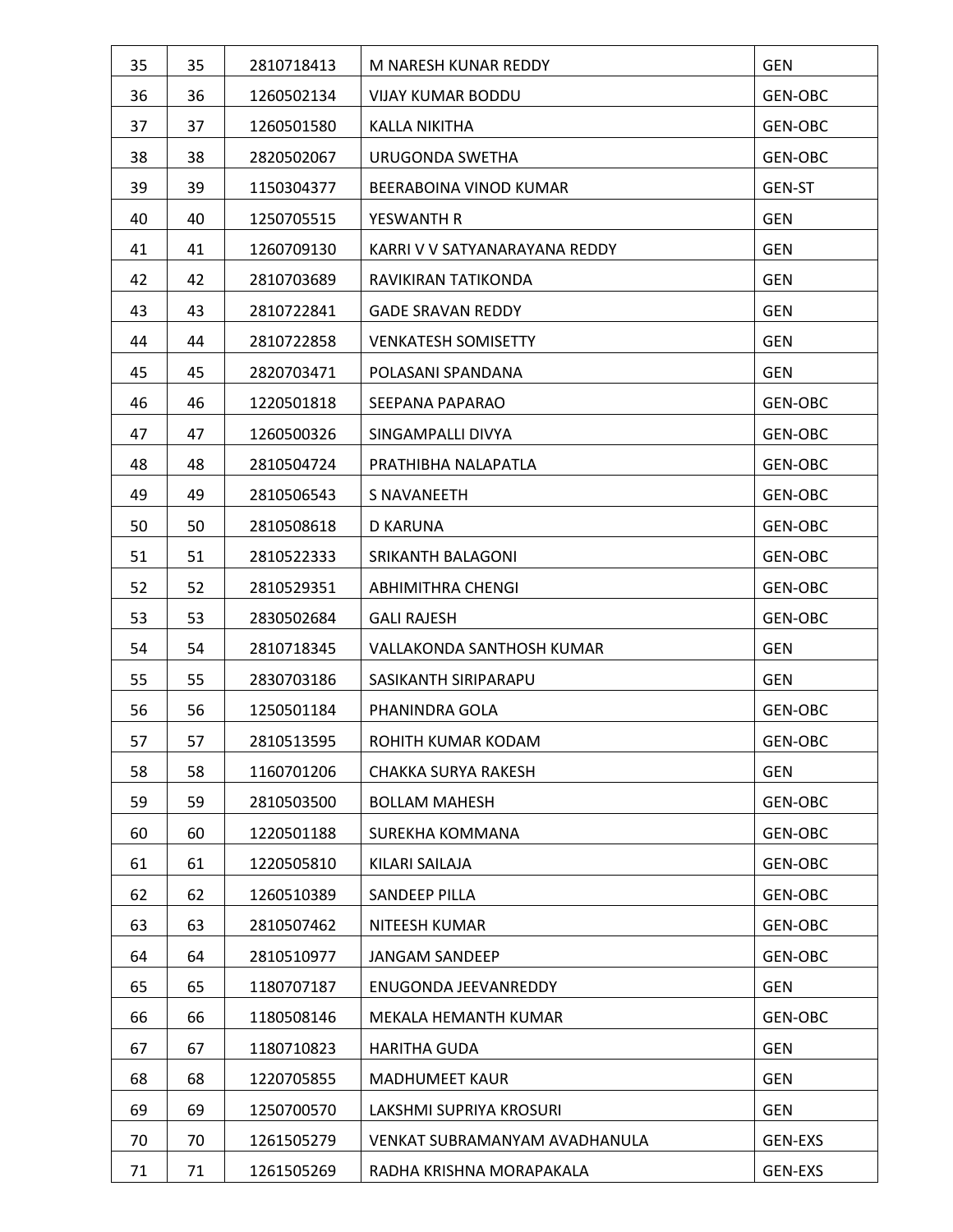| 72  | 72             | 1151501704 | S HARI KRISHNA                    | <b>GEN-EXS</b>                     |
|-----|----------------|------------|-----------------------------------|------------------------------------|
| 73  | 73             | 1261507951 | SANTOSH KUMAR VADDI               | <b>GEN-EXS</b>                     |
| 74  | 74             | 1151506555 | MARELLA SRINIVAS                  | <b>GEN-EXS</b>                     |
| 75  | 75             | 1141501358 | <b>BHOGADI VISHNUVARDHAN</b>      | <b>GEN-EXS</b>                     |
| 76  | 76             | 2941523564 | <b>VOLETI PHANI SURYA KRISHNA</b> | <b>GEN-EXS</b>                     |
| 77  | 77             | 1261501286 | CHICHULA MOHAN BABU               | <b>GEN-EXS</b>                     |
| 78  | 78             | 1151503440 | <b>VUDI VSSN APPLANAIDU</b>       | <b>GEN-EXS</b>                     |
| 79  | 79             | 1151501697 | <b>BS APPA RAO</b>                | <b>GEN-EXS</b>                     |
| 80  | 80             | 1141502704 | JAYAKRISHNA VADLAMUDI             | <b>GEN-EXS</b>                     |
| 81  | 81             | 1261502630 | P MOHAN TARAKESH KUMAR            | <b>GEN-EXS</b>                     |
| 82  | 82             | 2841501994 | <b>KONDAM RAVINDER</b>            | <b>GEN-EXS</b>                     |
| 83  | 83             | 1261502638 | AMALAKANTI VENKATA RAO            | <b>GEN-EXS</b>                     |
| 84  | 84             | 2810800086 | KAMALAKAR REDDY JOOKANTI          | GEN-OC                             |
| 85  | 85             | 1110801706 | EDIMUDI PRASAD                    | <b>GEN-VI</b>                      |
|     |                |            |                                   | <b>Selected under OBC Category</b> |
| 86  | $\mathbf{1}$   | 1180500815 | TALLAPALLI CHANDRA SEKHAR         | OBC                                |
| 87  | $\overline{2}$ | 1170505095 | USHAPRIYA D                       | OBC                                |
| 88  | 3              | 1180501046 | CHINAANJANEYULU JAVVAJI           | OBC                                |
| 89  | 4              | 1180508756 | KOPPALA CHAKRADHAR                | OBC                                |
| 90  | 5              | 2810517359 | <b>ILAIAH JAKKULA</b>             | OBC                                |
| 91  | 6              | 1180506644 | <b>CHAPRAM SRIKANTH</b>           | OBC                                |
| 92  | 7              | 1180512788 | YELLA VISHNU KUMAR GUNJA          | OBC                                |
| 93  | 8              | 1250501139 | NARESH KASIBOINA                  | OBC                                |
| 94  | 9              | 1140505659 | PALLI SANGEETH KUMAR              | OBC                                |
| 95  | 10             | 1260501633 | MEENAKSHI AKULA                   | OBC                                |
| 96  | 11             | 1150504499 | YADAGIRI JADA                     | OBC                                |
| 97  | 12             | 1160501826 | KAPU VENKATA PAVAN KUMAR          | OBC                                |
| 98  | 13             | 1220501002 | YALLA SURYA DURGA L V PRASAD      | OBC                                |
| 99  | 14             | 1160500062 | PALLAVI KATYAYANI ALLAVARAPU      | OBC                                |
| 100 | 15             | 1180506195 | VARRI LAKSHMI SAROJINI DEVI       | OBC                                |
| 101 | 16             | 1220504905 | SURYAVATHI NASAKA                 | OBC                                |
| 102 | 17             | 1230500434 | <b>BALAGA HARIPRIYA</b>           | OBC                                |
| 103 | 18             | 1150502997 | REGULAGADDA VENKATESH             | OBC                                |
| 104 | 19             | 1180510317 | GUTTULA MANIKANTESWARA RAO        | OBC                                |
| 105 | 20             | 2810519590 | THULOJ VANI                       | OBC                                |
| 106 | 21             | 2810502882 | RAMASWAMY UGGEM                   | OBC                                |
| 107 | 22             | 2810521230 | KONDABATHULA SURESH               | OBC                                |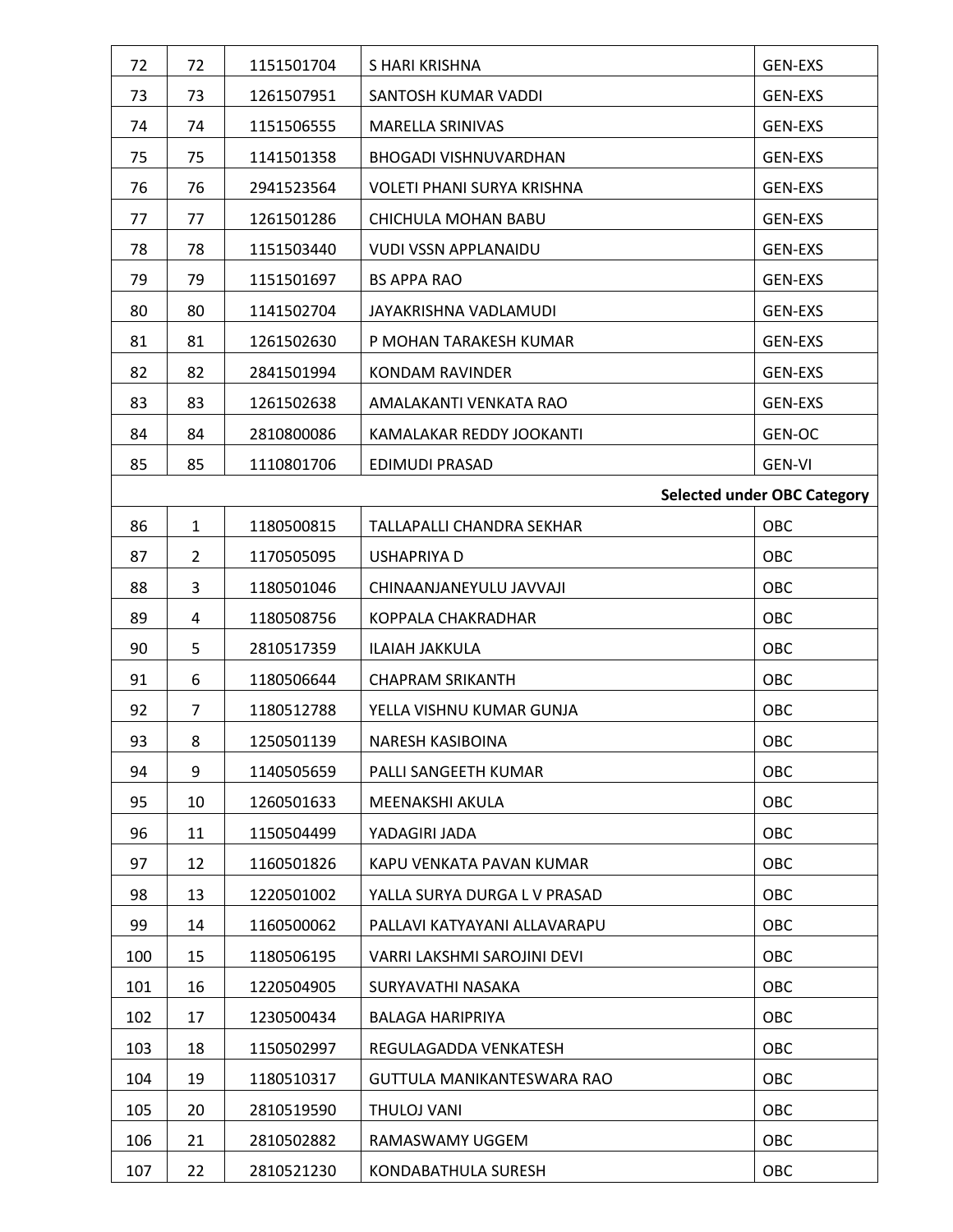| 108 | 23 | 2810503419 | <b>BARLAPATI NAVEEN</b>        | OBC        |
|-----|----|------------|--------------------------------|------------|
| 109 | 24 | 1130500880 | <b>CHANDANA P</b>              | OBC        |
| 110 | 25 | 1140505579 | <b>SHAIK ABDULLA</b>           | OBC        |
| 111 | 26 | 1150507650 | SRIKANTH KUMAR MAMIDI          | OBC        |
| 112 | 27 | 1160503556 | PERURI GANESH BABU             | OBC        |
| 113 | 28 | 1220501258 | <b>KOMARA PUSHPA</b>           | OBC        |
| 114 | 29 | 2810507106 | RAVEENDRA BABU MUDRABOINA      | OBC        |
| 115 | 30 | 1110500691 | NAGESWARARAO VEERA CHEBROLU    | <b>OBC</b> |
| 116 | 31 | 1260503508 | SURESH D                       | OBC        |
| 117 | 32 | 1260505579 | KUNDRAPU DIVYA                 | OBC        |
| 118 | 33 | 2810510665 | <b>GOLLAPALLI SRINIVAS</b>     | OBC        |
| 119 | 34 | 2810513752 | PARSHAROUTHU SURYAKIRAN VARMA  | OBC        |
| 120 | 35 | 2810522299 | JEEVAN BOGOJU                  | OBC        |
| 121 | 36 | 1180507439 | CHINNALA LAXMINARAYANA         | OBC        |
| 122 | 37 | 1260503533 | NAGULAPALLI BHASKARA RAMPRASAD | <b>OBC</b> |
| 123 | 38 | 2810503130 | SUDAGANI PANDU                 | OBC        |
| 124 | 39 | 1180509888 | PALAVALASA RAMINAIDU           | OBC        |
| 125 | 40 | 2810514184 | <b>BUSA MALLESH</b>            | OBC        |
| 126 | 41 | 2810510834 | CHIPPA SHASHI KUMAR            | OBC        |
| 127 | 42 | 1180502360 | MEDABOYNA V MALLAIAH           | OBC        |
| 128 | 43 | 1230502161 | SANCHANA ANANDA RAO            | OBC        |
| 129 | 44 | 2810505171 | <b>G NAVANEETHA</b>            | OBC        |
| 130 | 45 | 2810522000 | PREM KUMAR SIRAVENI            | OBC        |
| 131 | 46 | 1190500730 | <b>BOODU BHAGYASRI</b>         | OBC        |
| 132 | 47 | 1150500565 | BASAGALLA LAVANYA              | OBC        |
| 133 | 48 | 1140505671 | REKANARU NAGARAJU              | OBC        |
| 134 | 49 | 1220505692 | KIRAN KUMAR BASINA             | OBC        |
| 135 | 50 | 1260504836 | <b>BONI SURESH KUMAR</b>       | OBC        |
| 136 | 51 | 1270501030 | <b>NAGARAJU TENTU</b>          | OBC        |
| 137 | 52 | 1250502372 | DINESH GOLLA                   | OBC        |
| 138 | 53 | 1270502519 | HARISH BRAHMANAIDU MARIPI      | OBC        |
| 139 | 54 | 2810511023 | S RAJESH                       | OBC        |
| 140 | 55 | 2810529566 | <b>MAHESH SUNKARI</b>          | OBC        |
| 141 | 56 | 1260502197 | YANDRAPU KIRAN KUMAR           | OBC        |
| 142 | 57 | 1260504980 | THARAKESH ADARI                | OBC        |
| 143 | 58 | 2830501243 | <b>VENU SHANKAR MAMIDI</b>     | OBC        |
| 144 | 59 | 1150500366 | NAGA SRUJANA MADUGULA          | OBC        |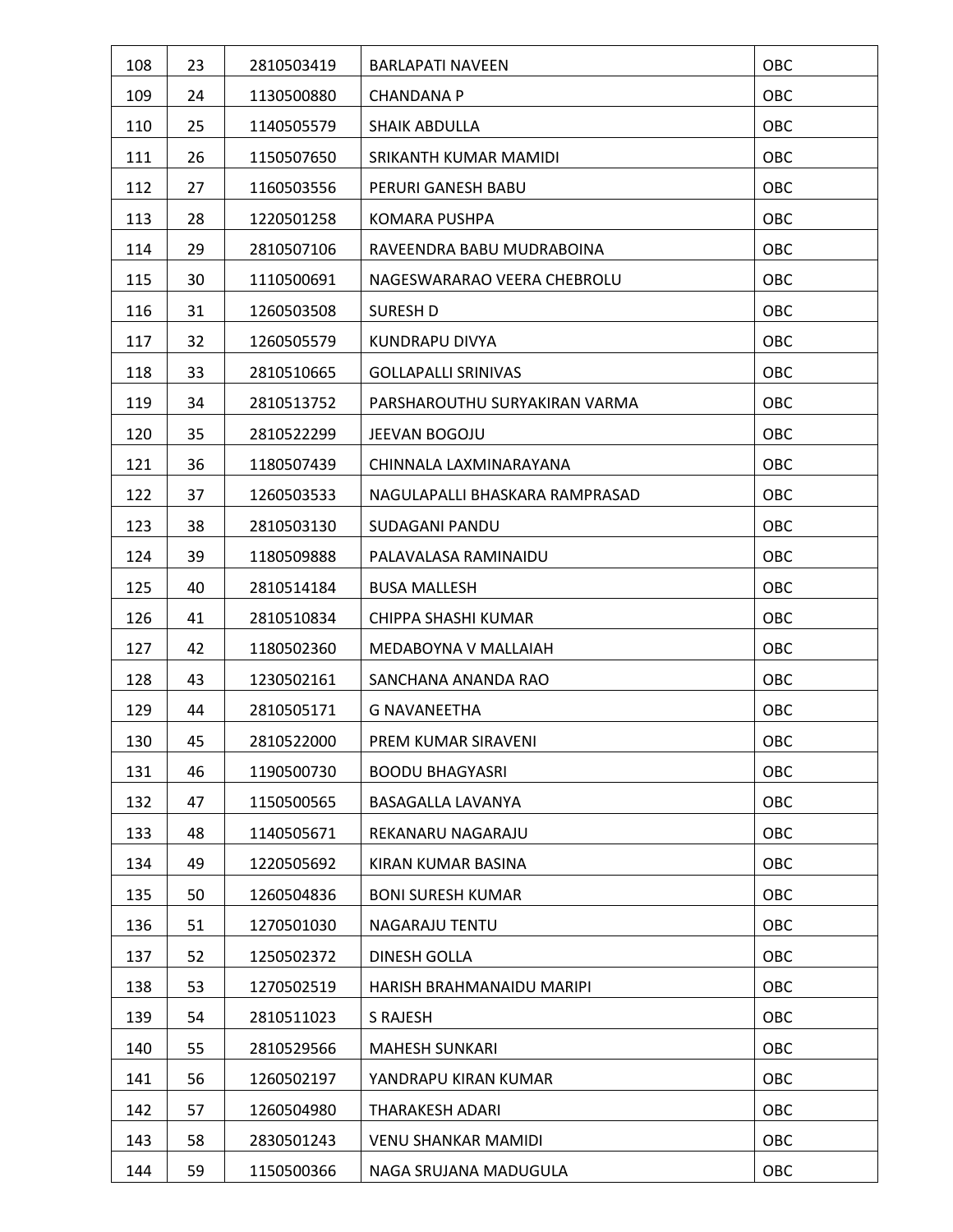| 145 | 60             | 2810519316 | SAI GOUTAMI M              | OBC                               |
|-----|----------------|------------|----------------------------|-----------------------------------|
| 146 | 61             | 2631303697 | NARABOINA MAHEEDHAR        | OBC-EXS                           |
| 147 | 62             | 2811303911 | <b>VINOD GAJBHIMKAR</b>    | OBC-EXS                           |
| 148 | 63             | 1261303928 | KANDREGULA MURALI MOHAN    | OBC-EXS                           |
| 149 | 64             | 1260602660 | CHINTADA MANOJ KUMAR       | OBC-VI                            |
|     |                |            |                            | <b>Selected under SC Category</b> |
| 150 | $\mathbf{1}$   | 2810113083 | DEVUNOORI VENKATESH        | <b>SC</b>                         |
| 151 | $\overline{2}$ | 1160100719 | LOVA SAGAR BONAM           | SC                                |
| 152 | 3              | 1140105410 | RAJASEKHAR BASVILA         | SC                                |
| 153 | 4              | 1140102021 | RAJESH BABU ARAVA          | SC                                |
| 154 | 5              | 1140100883 | <b>NARESH GADDAM</b>       | SC                                |
| 155 | 6              | 1250105615 | REVATHI SALIVENDRA         | SC                                |
| 156 | 7              | 2810102014 | RAJESH KUMAR GUNDUMALA     | <b>SC</b>                         |
| 157 | 8              | 2810108166 | <b>KJAMUNA</b>             | SC                                |
| 158 | 9              | 1250105572 | LALAM MADHAVI LATHA        | SC                                |
| 159 | 10             | 2810105852 | ANVESH VEJENDLA            | SC                                |
| 160 | 11             | 1150107415 | <b>BINDUBABU ADDAKULA</b>  | SC                                |
| 161 | 12             | 1250101475 | <b>ILLOVI IHTOYL AND</b>   | <b>SC</b>                         |
| 162 | 13             | 1180100953 | <b>MESA DAVID</b>          | SC                                |
| 163 | 14             | 1220108121 | <b>GADA JAHNAVI</b>        | SC                                |
| 164 | 15             | 2810116338 | <b>BANDARI KAMALAKER</b>   | SC                                |
| 165 | 16             | 2830103397 | SRINIVAS MANDALA           | SC                                |
| 166 | 17             | 1180108645 | LOKESH B                   | SC                                |
| 167 | 18             | 1120100364 | ANDUEEP MALLELA            | SC                                |
| 168 | 19             | 1270101755 | SIDDALA DURGARAO           | <b>SC</b>                         |
| 169 | 20             | 1140101995 | MEDEPALLI UDAYA BHANU      | <b>SC</b>                         |
| 170 | 21             | 1200102119 | JYOTHI DIVYA TEJA          | SC                                |
| 171 | 22             | 2810119056 | ARRA SANDHYA               | <b>SC</b>                         |
| 172 | 23             | 2820102333 | <b>G RANJEETH KUMAR</b>    | <b>SC</b>                         |
| 173 | 24             | 2810104261 | <b>SUMANIS</b>             | <b>SC</b>                         |
| 174 | 25             | 1180104659 | <b>GONE VIJAYABHARATHI</b> | <b>SC</b>                         |
| 175 | 26             | 1180106743 | AREKANTI LINGANNA          | <b>SC</b>                         |
| 176 | 27             | 1140100713 | CHOPPARA SANDEEP KUMAR     | <b>SC</b>                         |
| 177 | 28             | 1180103058 | RAVEENDRABABU KOPPULA      | SC                                |
| 178 | 29             | 1190102374 | <b>DEGALA DELEEP</b>       | SC                                |
| 179 | 30             | 2810116663 | DINESH KUMAR MAANKALI      | <b>SC</b>                         |
| 180 | 31             | 1150104245 | KARUMANCHI NARENDRA        | SC                                |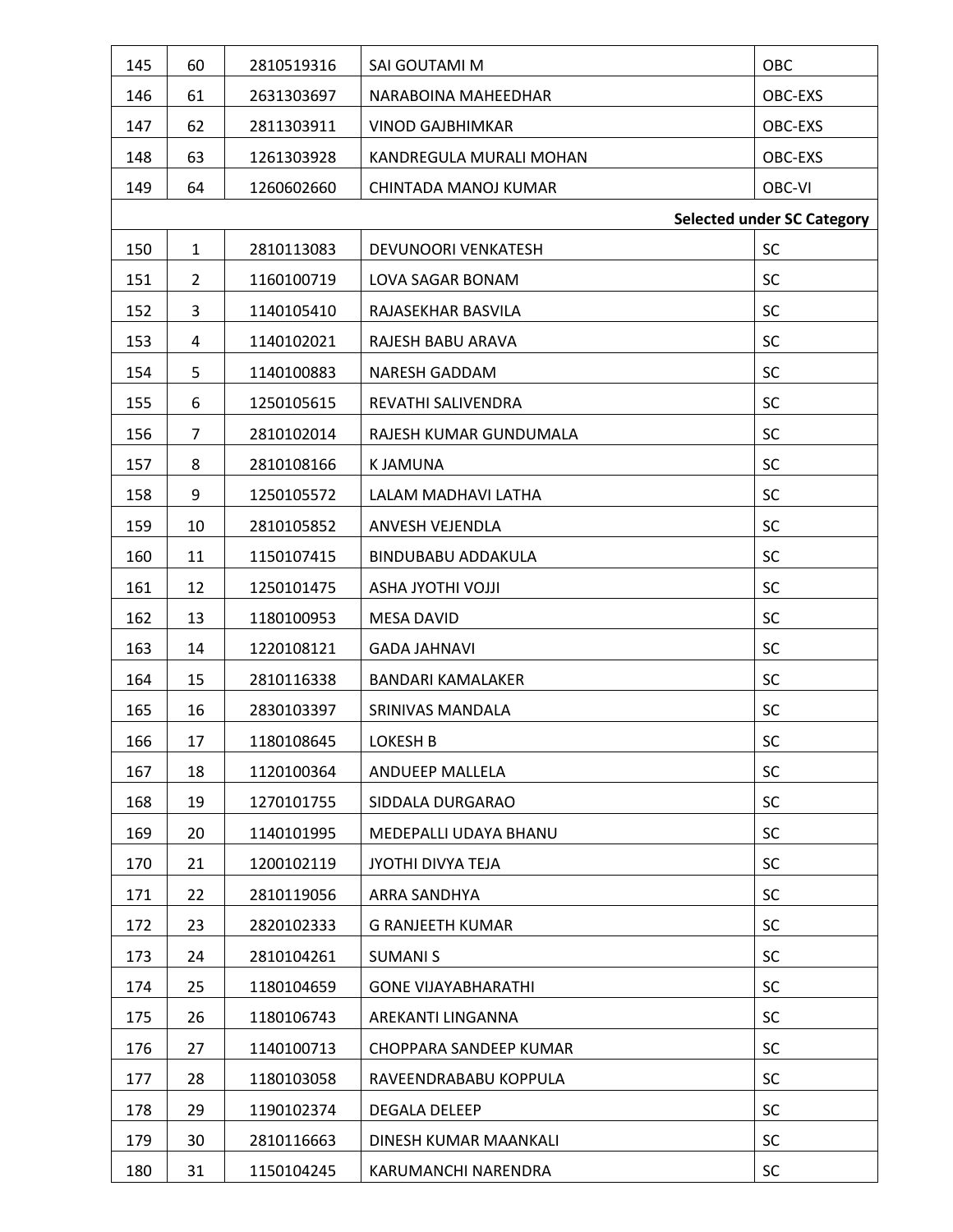| 181 | 32 | 1260104061 | SUVARNA RANI VOOTADA       | SC        |
|-----|----|------------|----------------------------|-----------|
| 182 | 33 | 1180105920 | <b>UDAY KIRAN MADIRA</b>   | SC        |
| 183 | 34 | 1180100875 | NARAYANA KEERTHIPATI       | SC        |
| 184 | 35 | 1180107917 | LEELA RANI T               | <b>SC</b> |
| 185 | 36 | 1180101857 | CHERUKURI SUSMITHA PAUL    | SC        |
| 186 | 37 | 1250105592 | BHAGYA KUMARI NATHA        | SC        |
| 187 | 38 | 2810116353 | ANIL KUMAR B               | SC        |
| 188 | 39 | 1140102839 | THUMATI SWARNA LATHA       | SC        |
| 189 | 40 | 1250106310 | PRAVEEN KUMAR INJETI       | <b>SC</b> |
| 190 | 41 | 1140101492 | VANAJA THALAMBRALA         | <b>SC</b> |
| 191 | 42 | 1150102619 | SRINIVAS PANJA             | SC        |
| 192 | 43 | 2810112854 | YALLA LEELANAND KUMAR      | <b>SC</b> |
| 193 | 44 | 1250100898 | SURESH KODAMANCHILI        | SC        |
| 194 | 45 | 1120100760 | <b>ISTHARLA SURENDRA</b>   | SC        |
| 195 | 46 | 2810109751 | <b>GOLLETI KUMAR</b>       | SC        |
| 196 | 47 | 1250106390 | DARSHAN KUMAR THOTI        | <b>SC</b> |
| 197 | 48 | 2810105724 | <b>NARESH CHUNCHU</b>      | SC        |
| 198 | 49 | 1140104098 | ANANDA BABU DASARI         | SC        |
| 199 | 50 | 1180105201 | CHINTADA SURYAPRAKASH      | <b>SC</b> |
| 200 | 51 | 1260102061 | SUNDEEP KUMAR DAKKA        | SC        |
| 201 | 52 | 2810105869 | SADIMELA VISHNU SHASTRI    | <b>SC</b> |
| 202 | 53 | 1180102240 | <b>KASI RAJ KIRAN</b>      | SC        |
| 203 | 54 | 1270102679 | ARASADA MADHULATHA         | SC        |
| 204 | 55 | 1230100009 | <b>ALAJANGI CHELSI</b>     | SC        |
| 205 | 56 | 1140102028 | <b>MADASU MAHESH</b>       | <b>SC</b> |
| 206 | 57 | 2810116611 | ANAPA KRISHNA PRASAD       | <b>SC</b> |
| 207 | 58 | 1180101012 | DASARI VENKATESWARLU       | SC        |
| 208 | 59 | 2670104772 | KOLLIPARA BHASKAR          | <b>SC</b> |
| 209 | 60 | 1140100103 | YAMA MOUNIKA               | <b>SC</b> |
| 210 | 61 | 1180104756 | VIJAYA MADHAVI KANAMALA    | <b>SC</b> |
| 211 | 62 | 2810101742 | RAJ KUMAR VALLAPUDAS       | SC        |
| 212 | 63 | 2810106108 | KATTA AKHIL                | SC        |
| 213 | 64 | 2810101996 | <b>VIKAS AKELLY</b>        | <b>SC</b> |
| 214 | 65 | 1150107385 | <b>ASHOK PANTAGANI</b>     | SC        |
| 215 | 66 | 1180105630 | <b>BONALA JAYA PRAKASH</b> | SC        |
| 216 | 67 | 2810111583 | SAPE DIVYA SRI             | <b>SC</b> |
| 217 | 68 | 2810124435 | <b>CHATLA NAVAKANTH</b>    | SC        |